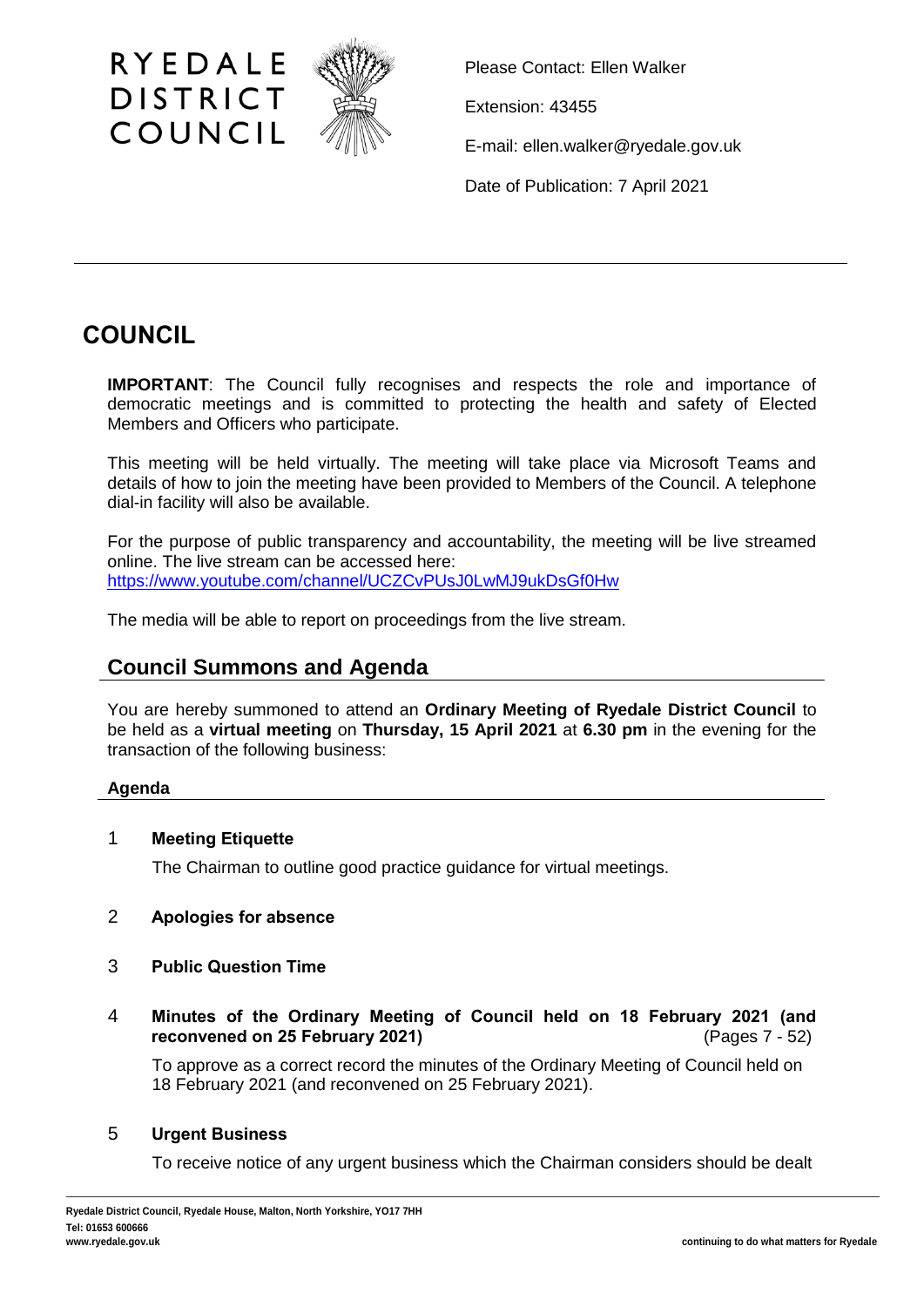with at the meeting as a matter of urgency by virtue of Section 100B(4)(b) of the Local Government Act 1972.

#### 6 **Declarations of Interest**

Members to indicate whether they will be declaring any interests under the Code of Conduct.

Members making a declaration of interest at a meeting of a Committee or Council are required to disclose the existence and nature of that interest. This requirement is not discharged by merely declaring a personal interest without further explanation.

#### 7 **Announcements**

To receive any announcements from the Chairman, the Leader and/or the Head of Paid Service.

#### 8 **To Receive any Questions submitted by Members Pursuant to Council Procedure Rule 10.2 (Questions on Notice at Full Council)**

a **To Councillor Clark, Chairman of the Policy and Resources Committee, from Councillor Docwra**

*"Assuming Council-owned leisure facilities reopened on April 12, will the Chairman of Policy and Resources Committee please confirm, in public, that they will remain open permanently?"*

#### b **To Councillor Clark, Chairman of the Policy and Resources Committee, from Councillor Oxley**

*"Can the Chairman of Policy and Resources Committee, as de facto Leader of the Council, please confirm he feels truly able to deliver the priorities and objectives of the majority of this Council?"*

#### c **To Councillor Clark, Chairman of the Policy and Resources Committee, from Councillor Delaney**

*"On March 30, the Council announced via a press release that "the time is right to reintroduce parking charges". This has taken many residents and businesses by surprise. Can the Chairman of Policy and Resources Committee please explain exactly why he believes "the time is right to reintroduce parking charges" and why he failed to seek views from other Members before agreeing such a sensitive public announcement?"*

#### d **To Councillor Clark, Chairman of the Policy and Resources Committee, from Councillor Arnold**

*"In November, this Council voted overwhelmingly to support the submission of our unitary proposal to government. The Liberal group was the only group to wholly oppose it. Why was the Chairman of Policy and Resources Committee so keen to block our submission and deny the government the chance to consider an alternative to the County Council's plan?"*

#### e **To Councillor Clark, Chairman of the Policy and Resources Committee, from Councillor Graham**

*"In order to be fully transparent with the electorate of Ryedale, can the Chairman of*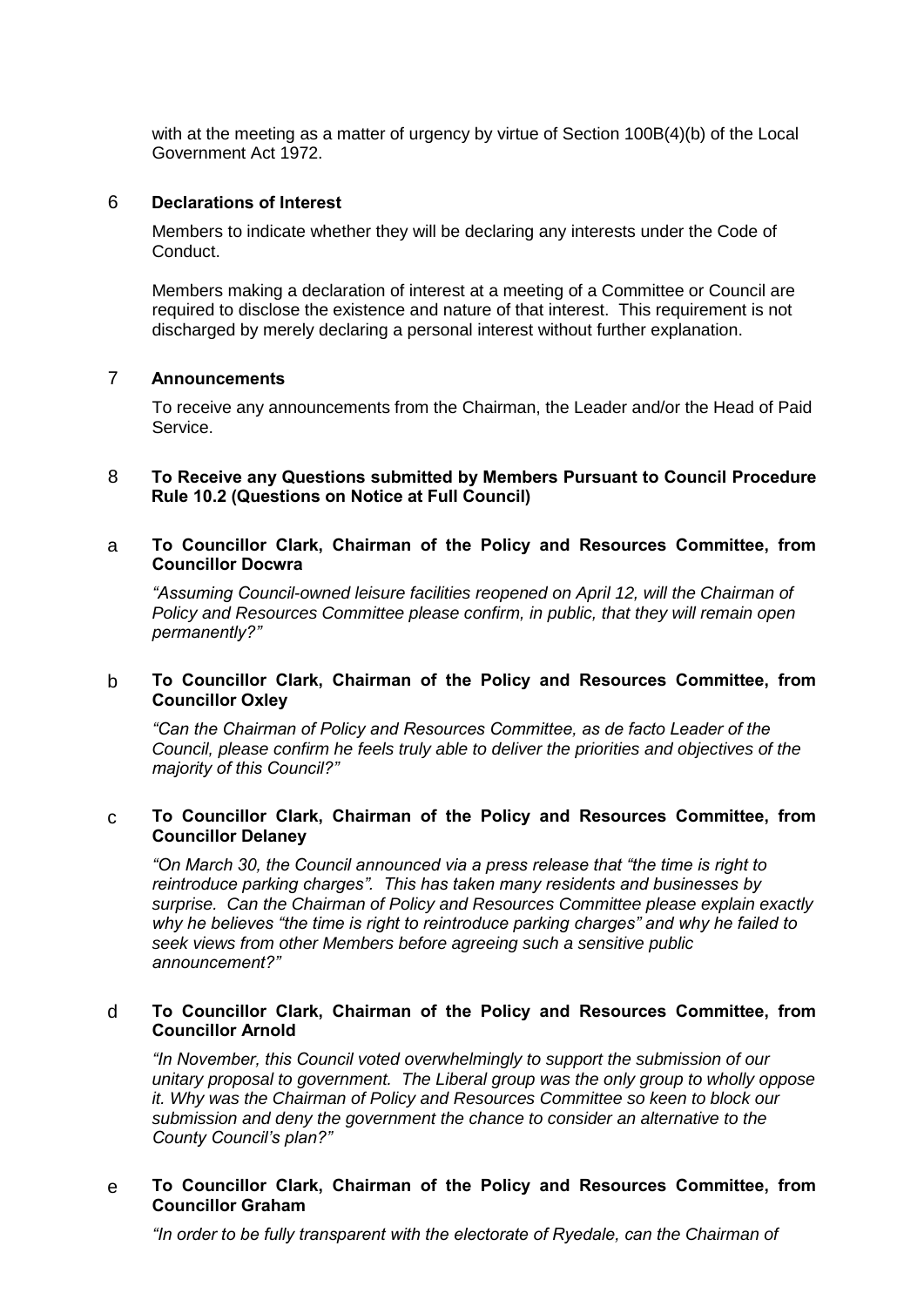*Policy and Resources Committee please name the Councillors who make up the "coalition" or "collaboration" he leads?"*

#### f **To Councillor Clark, Chairman of the Policy and Resources Committee, from Councillor Mackenzie**

*"Can the Chairman of Policy and Resources Committee please explain the reasoning behind his long-held opposition to the dualling of the A64?"*

#### g **To Councillor Clark, Chairman of the Policy and Resources Committee, from Councillor Duncan**

*"For the purpose of clarity and transparency, and further to the discussion at the Policy and Resources Committee of 18 March 2021, can the Chairman of Policy and Resources Committee please confirm whether he has spoken to any persons representing North Yorkshire County Council (including Councillors and Officers) in relation to the current local government reorganisation proposals in North Yorkshire, and if so could he please confirm:*

- *(a) the names of those individuals;*
- *(b) the dates he spoke to those individuals; and*
- *(c) the details of the discussions with those individuals, including whether this involved any discussion about persuading Ryedale councillors to support the county council's proposal."*

#### 9 **Confirmation of Appointment of Chair and Vice Chair of Policy and Resources Committee**

Confirmation of the appointments made to the following roles at the Policy and Resources Committee Meeting held on 18 March 2021:

Chair of Policy and Resources Committee Councillor Clark Vice Chair of Policy and Resources Committee Councillor Frank

#### 10 **To consider for Approval the Recommendations in respect of the following Part 'B' Committee Items:**

#### **Policy and Resources Committee - 18 March 2021**

- a **Minute 53 - Ryedale Plan - Local Plan Review - Call for sites consultation** (Pages 53 - 66)
- b **Minute 54 - Statement of Community Involvement** (Pages 67 108)
- 11 **Motions on Notice Submitted Pursuant to Council Procedure Rule 11**
- a **Proposed by Councillor Middleton and Seconded by Councillor Garbutt-Moore**

*"East Riding Council wants to see the Wolds recognised as part of the Government's 2020 pledge to increase the number of Areas of Outstanding Natural Beauty (AONB) and National Parks in England.* 

*As a large part of the Wolds sits within in Ryedale, Ryedale District Council fully endorse the bid by East Riding Council and RDC Officers will work with East Riding to*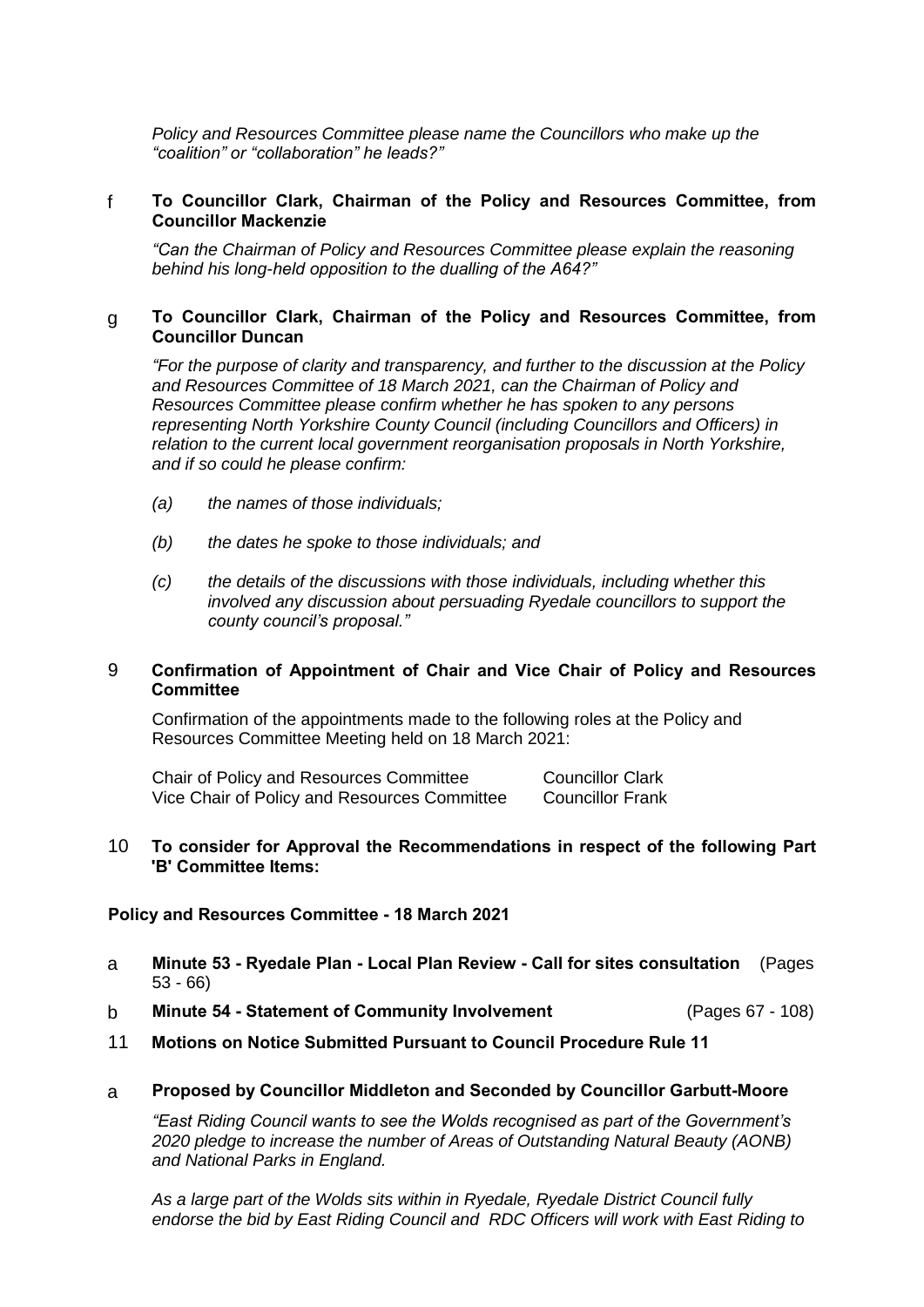*ensure the bid is successful which will have benefits protecting the environment while supporting the economy."*

#### b **Proposed by Councillor Duncan and seconded by Councillor Docwra**

*"This Council wishes to appoint a staff champion who commands the confidence of the Council's workforce.*

*To aid Members in making this appointment at the Annual Meeting of Council held on May 20, this Council calls on Officers to facilitate a staff poll, in accordance with the following timetable:*

- *Democratic services to receive a statement, no longer than one side of A4, from any Councillor interested in being included in the poll by May 3;*
- *Voting to open to all members of Ryedale's staff, via an anonymous and secure online poll, by May 10, with statements from interested Councillors made accessible to all staff;*
- *Voting to close and the result of the poll, including the number of votes cast for each interested Councillor, to be announced by May 17;*
- *Councillors to vote at the Annual Meeting of Council on May 20 to appoint a staff champion in knowledge of the results of the staff poll."*

#### c **Proposed by Councillor Duncan and seconded by Councillor Arnold**

*"Contrary to the announcement made via press release on March 30, and condoned by the Chairman of Policy and Resources Committee with no consultation with other Members, this Council does not believe "the time is right to reintroduce parking charges".*

*To give a much-needed helping hand to the district's struggling businesses as they reopen after lockdown, this Council resolves to offer with immediate effect an element of free car parking, preferably capped at three hours, in all Ryedale District Councilowned car parks until at least May 27, when the issue will be reviewed properly and democratically by the Policy and Resources Committee."*

# 12 **Local Government Reorganisation - Consultation Response** (Pages 109 - 122) Appendix E to follow

#### 13 **Exempt Information**

To consider a resolution to exclude the press and public from the meeting during consideration of the following item 14 (The Railway Tavern, Norton – Request for an increase in budget utilising additional commuted sums), as provided by paragraph 3 of Schedule 12A of Section 100A of the Local Government Act 1972, as it contains information relating to the financial or business affairs of any particular person (including the authority holding that information).

The public interest test has been considered and, in all the circumstances of the case, the public interest in maintaining the exemption is considered to outweigh the public interest in disclosing the information.

# 14 **The Railway Tavern, Norton - Request for an increase in budget utilising additional commuted sums** (Pages 123 - 130)